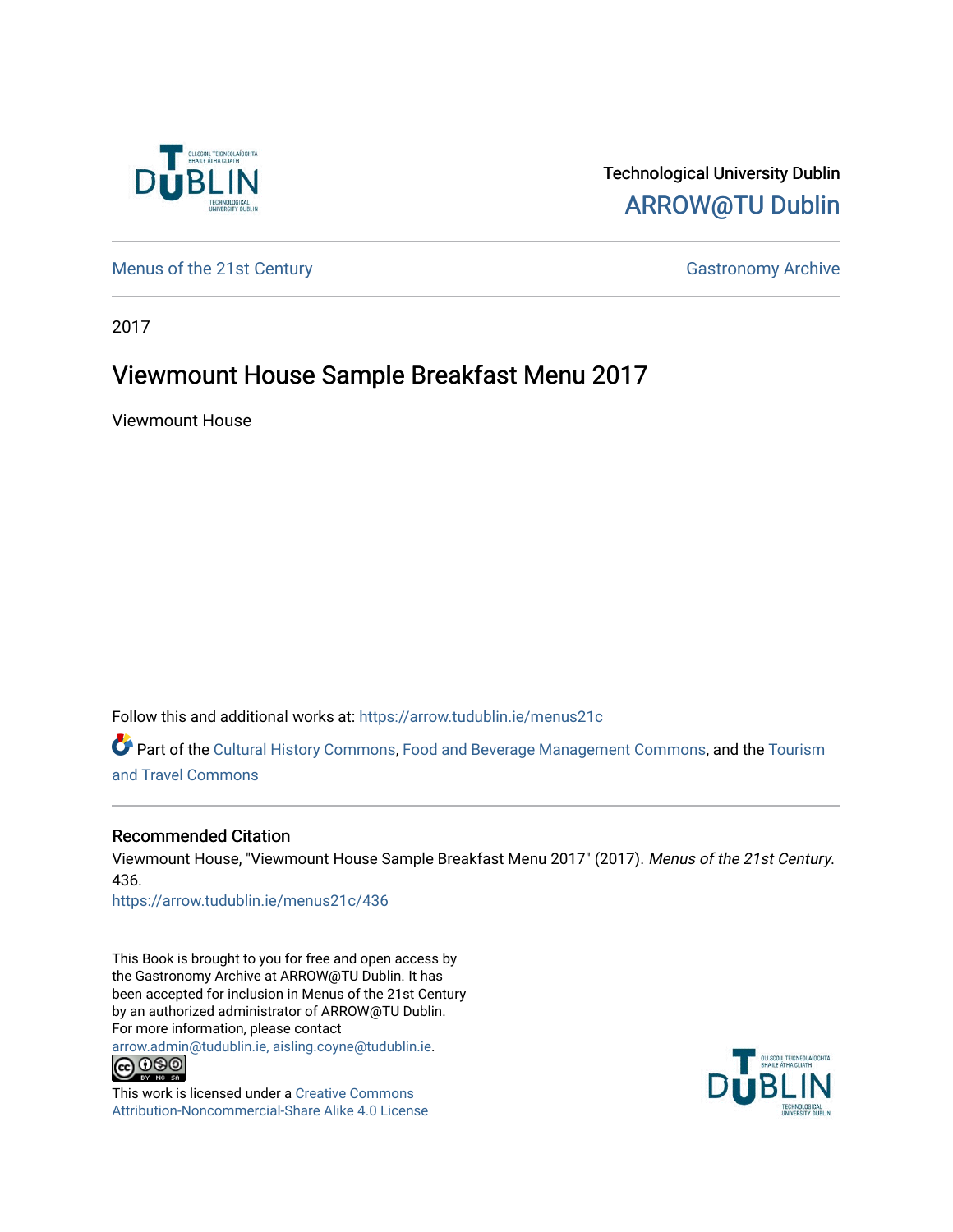<span id="page-1-0"></span>

## SAMPLE MENUS

# Sample Breakfast Menu

Freshly Squeezed Orange Juice

Grapefruit Segments

Medjool Dates

Fruit Compote

Fresh Fruit Salad

\*\*\*\*

Beryl's Granola with Fruit & Natural Yoghurt

Bran Flakes

Corn Flakes

Porridge with Cream & Manuka Honey

\*\*\*\*

#### TRADITIONAL BREAKFAST

Dry Cured Bacon (Caslemine Farm, Roscommon), Mc Gettigan's Sausages (Donegal), Tomato, Poached Egg (O'Halloran's, Kenagh), Herterich's (Longford) White & Black Pudding Terrine

#### PANCAKES

Canadian Maple Syrup, Crisp Dry Cured Bacon

### ROGAN'S (RATHOWEN) ORGANIC HOT

### SMOKED SALMON

Scrambled Eggs

#### VIEWMOUNT "BOXTY BENEDICT"

Smoked Bacon, Poached Egg & Tomato

#### EGGS YOUR WAY

Scrambled, Bioled or Poached

Eggs Free Range (O'Halloran's Kenagh)

#### The Deserted Village

Beside yon straggling fence that skirts the way, With blossomed furze unprofitably gay, There in his noisy mansion, skill'd to rule

The village master taught his little school; A man severe he was and stern to view,

I knew him well and every truant knew; Well had the boding tremblers learn to trace

The day's disasters in his morning face; Full well they laugh'd with counterfeited glee, At all his jokes, for many a joke had he;<br>Full well the busy whisper circling round, Conveyed the dismal tidings when he frowned;

Yet he was kind, or if severe in aught, The love he bore to learning was in fault;<br>The village all declared how much he knew;

Twas certain he could write and cypher too; Lands he could measure, terms and tides presage, And even the story ran that he could gauge In arguing too, the parson owned his skill, For e'en tho' vanquished, he could argue still; While words of learned length, and thundering sound, Amazed the glazing rustics ranged around,

and still they gazed, and still the wonder grew, that one small head could carry all he knew.

But past is all his fame. The very spot Where many a time he triumphed, is forgot.

Oliver Goldsmith (1730 1774) A native of south county Longford

+353 (0) 43-3341919 · Viewmount House, Dublin Road, Longford [Guest Information](http://www.viewmounthouse.com/guest-information) Site by [So design](http://so-design.co.uk/)